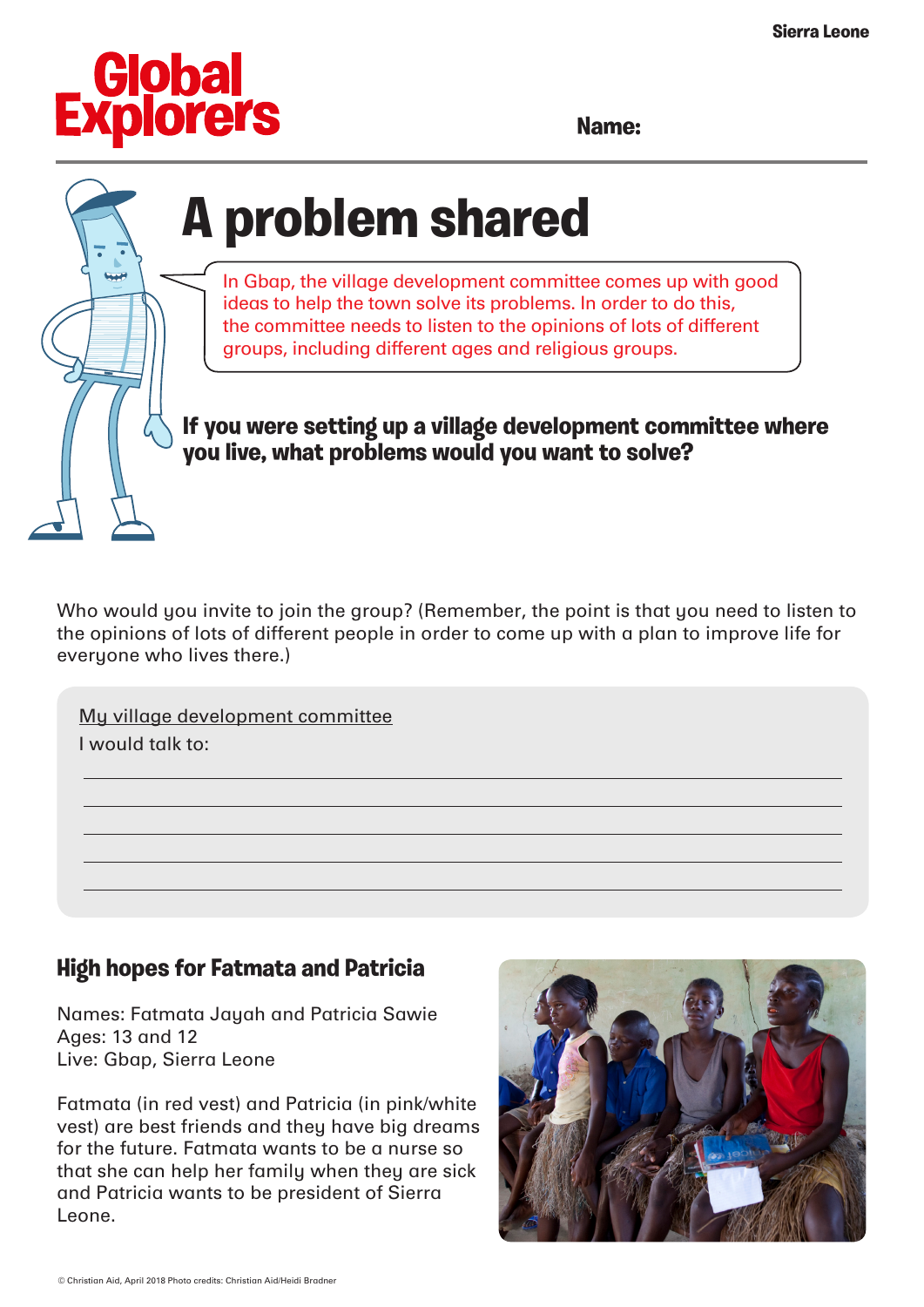What job do you want to do when you're older, and why? Share your ideas about the future with one of your friends – what are the similarities and what are the differences?

Write an invitation to ask people to join your village development committee. You have to explain what the committee is about, and what you are hoping to achieve in your local area.

**village development committee**  Dear Yours sincerely,